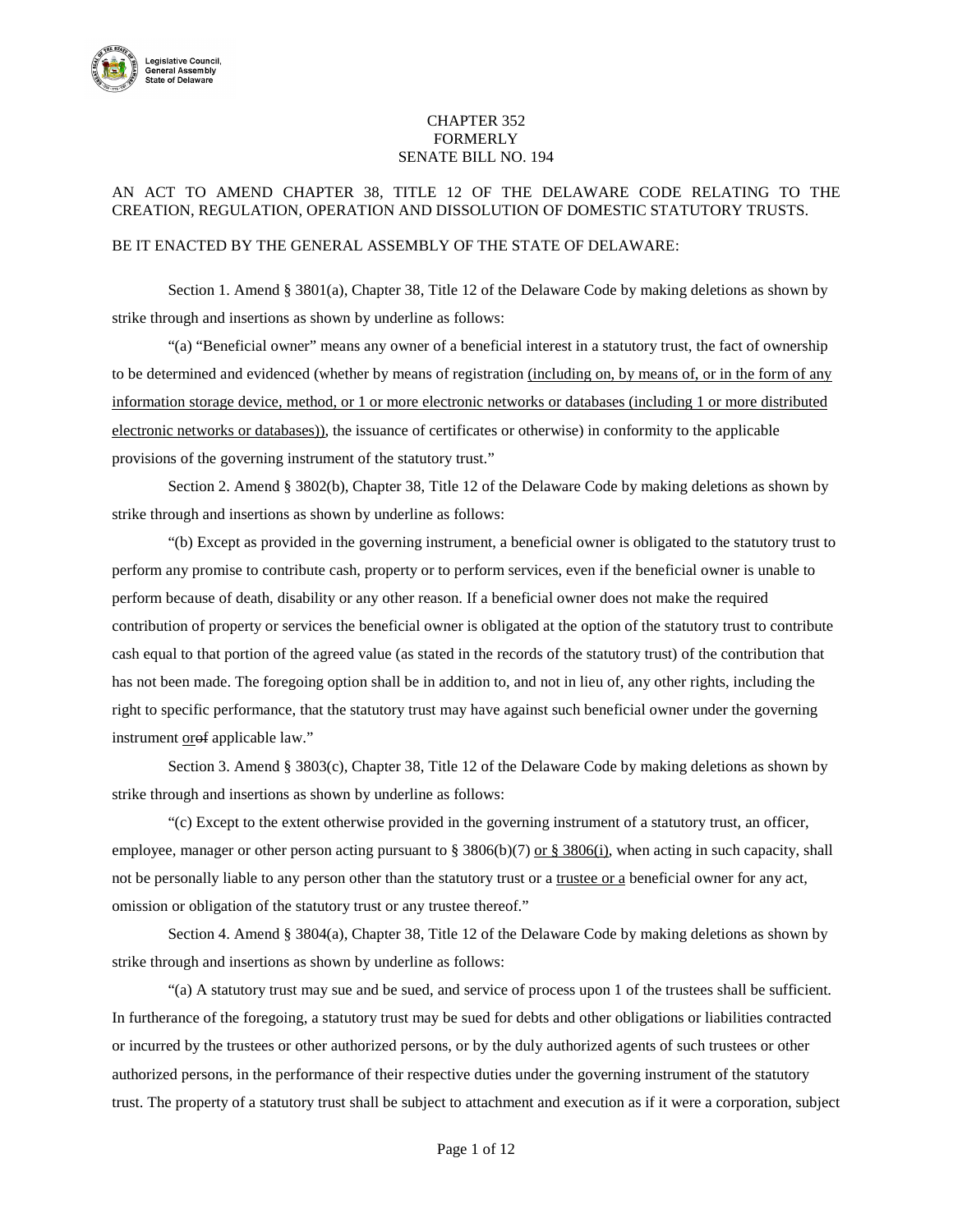to § 3502 of Title 10. Notwithstanding the foregoing provisions of this § 3804, in the event that the governing instrument of a statutory trust, including a statutory trust which is a registered investment company under the Investment Company Act of 1940, as amended (15 U.S.C. §§ 80a-1 et seq.), creates one or more series as provided in § 3806(b)(2), and to the extent if separate and distinct records are maintained for any such series and the assets associated with any such series are held in such separate and distinct records (directly or indirectly, including through a nominee or otherwise) and accounted for in such separate and distinct records separately from the other assets of the statutory trust, or any other series thereof, and if the governing instrument so provides, and notice of the limitation on liabilities of a series as referenced in this sentence is set forth in the certificate of trust of the statutory trust, then the debts, liabilities, obligations and expenses incurred, contracted for or otherwise existing with respect to a particular series shall be enforceable against the assets of such series only, and not against the assets of the statutory trust generally or any other series thereof, and, unless otherwise provided in the governing instrument, none of the debts, liabilities, obligations and expenses incurred, contracted for or otherwise existing with respect to the statutory trust generally or any other series thereof shall be enforceable against the assets of such series. Neither the preceding sentence nor any provision pursuant thereto in a governing instrument or certificate of trust shall (i) restrict a statutory trust on behalf of a series from agreeing in the governing instrument or otherwise that any or all of the debts, liabilities, obligations and expenses incurred, contracted for or otherwise existing with respect to the statutory trust generally or any other series thereof shall be enforceable against the assets of such series or (ii) restrict a statutory trust from agreeing in the governing instrument or otherwise that any or all of the debts, liabilities, obligations and expenses incurred, contracted for or otherwise existing with respect to a series shall be enforceable against the assets of the statutory trust generally. As used in this chapter, a reference to assets of a series includes assets associated with a series and a reference to assets associated with a series includes assets of a series. Except to the extent otherwise provided in the governing instrument of a statutory trust, a statutory trust that has established series in accordance with this subsection (a) may contract, hold title to assets (including real, personal and intangible property), grant liens and security interests, and sue and be sued, in each case, in the name of a series."

Section 5. Amend § 3806(b)(7), Chapter 38, Title 12 of the Delaware Code by making deletions as shown by strike through and insertions as shown by underline as follows:

"(7) May provide for the appointment, election or engagement, either as agents or independent contractors of the statutory trust or as delegates of the trustees, of officers, employees, managers or other persons who may manage the business and affairs of the statutory trust and may have such titles and such relative rights, powers and duties as the governing instrument shall provide. Except to the extent otherwise provided in the governing instrument of a statutory trust, the trustees shall choose and supervise such officers, managers, employees and other persons;"

Section 6. Amend § 3806(f)(2), Chapter 38, Title 12 of the Delaware Code by making deletions as shown by strike through and insertions as shown by underline as follows: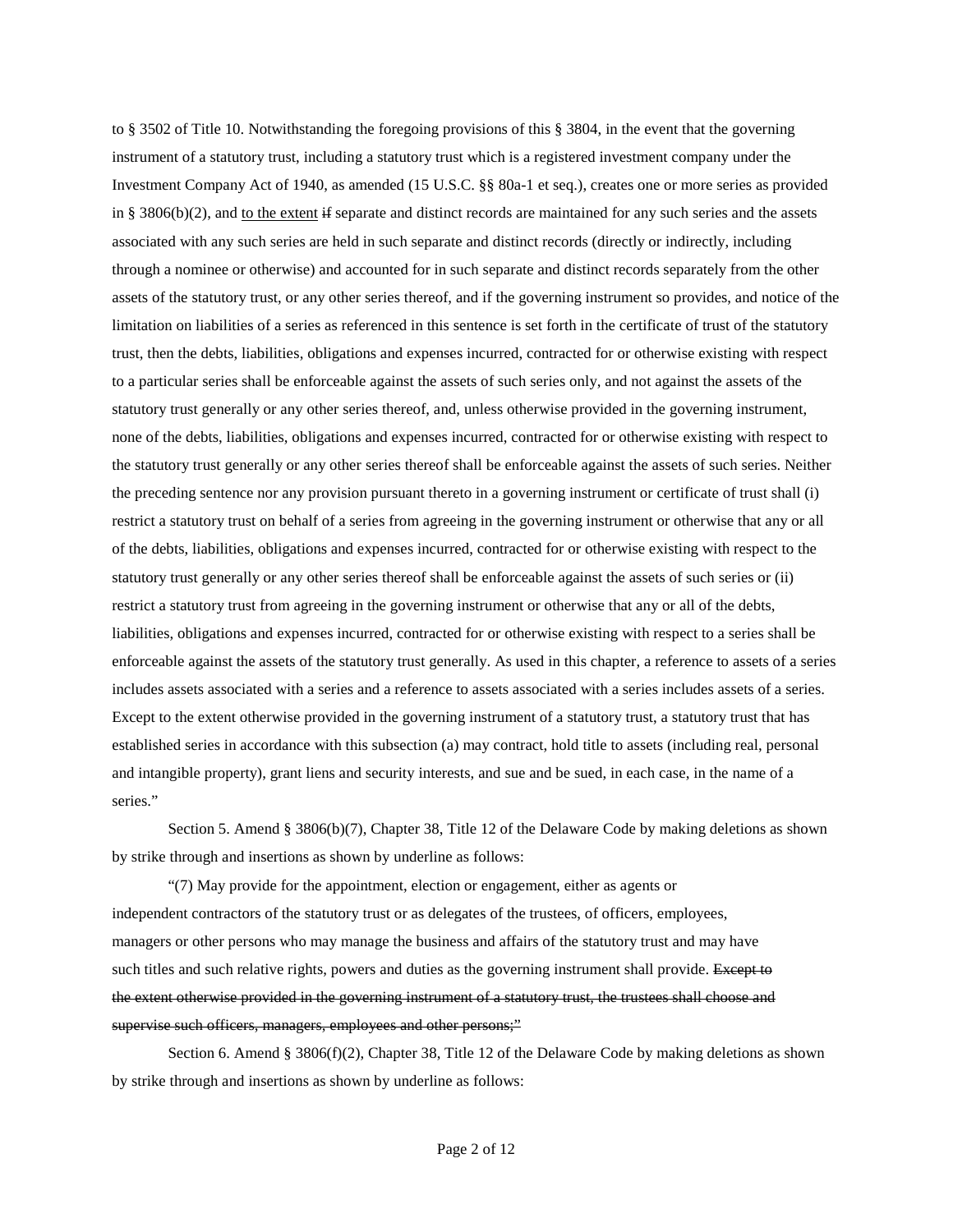"(2) the beneficial owners may vote in person or by proxy, and such vote may be cast or such proxy may be granted in writing, by means of electronic transmission or as otherwise permitted by applicable law. Unless otherwise provided in a governing instrument, a consent transmitted by electronic transmission by a beneficial owner or by a person or persons authorized to act for a beneficial owner shall be deemed to be written and signed for purposes of this subsection. For purposes of this subsection, the term "electronic transmission" means any form of communication, not directly involving the physical transmission of paper, including the use of or participation in 1 or more electronic networks or databases (including 1 or more distributed electronic networks or databases), that creates a record that may be retained, retrieved, and reviewed by a recipient thereof, and that may be directly reproduced in paper form by such a recipient through an automated process. Unless otherwise provided in a governing instrument, if a person (whether or not then a beneficial owner) consenting as a beneficial owner to any matter provides that such consent will be effective at a future time (including a time determined upon the happening of an event), then such person shall be deemed to have consented as a beneficial owner at such future time so long as such person is then a beneficial owner."

Section 7. Amend §  $3806(g)(2)$ , Chapter 38, Title 12 of the Delaware Code by making deletions as shown by strike through and insertions as shown by underline as follows:

"(2) the trustee may vote in person or by proxy, and such vote may be cast or such proxy may be granted in writing, by means of electronic transmission or as otherwise permitted by applicable law.

Unless otherwise provided in a governing instrument, a consent transmitted by electronic transmission by a trustee or by a person or persons authorized to act for a trustee shall be deemed to be written and signed for purposes of this subsection. For purposes of this subsection, the term "electronic transmission" means any form of communication, not directly involving the physical transmission of paper, including the use of or participation in 1 or more electronic networks or databases (including 1 or more distributed electronic networks or databases), that creates a record that may be retained, retrieved, and reviewed by a recipient thereof, and that may be directly reproduced in paper form by such a recipient through an automated process. Unless otherwise provided in a governing instrument, if a person (whether or not then a trustee) consenting as a trustee to any matter provides that such consent will be effective at a future time (including a time determined upon the happening of an event), then such person shall be deemed to have consented as a trustee at such future time so long as such person is then a trustee."

Section 8. Amend § 3806(i), Chapter 38, Title 12 of the Delaware Code by making deletions as shown by strike through and insertions as shown by underline as follows:

"(i) Except to the extent otherwise provided in the governing instrument of a statutory trust, a trustee of a statutory trust has the power and authority to delegate to one or more other persons the trustee's rights, and powers or duties to manage and control the business and affairs of the statutory trust, including to delegate to agents, officers and employees of the trustee or the statutory trust, and to delegate by management agreement or other agreement with, or otherwise to, other persons. Unless otherwise provided in the governing instrument of a statutory trust, such delegation by a trustee of a statutory trust shall be irrevocable if it states that it is irrevocable. Except to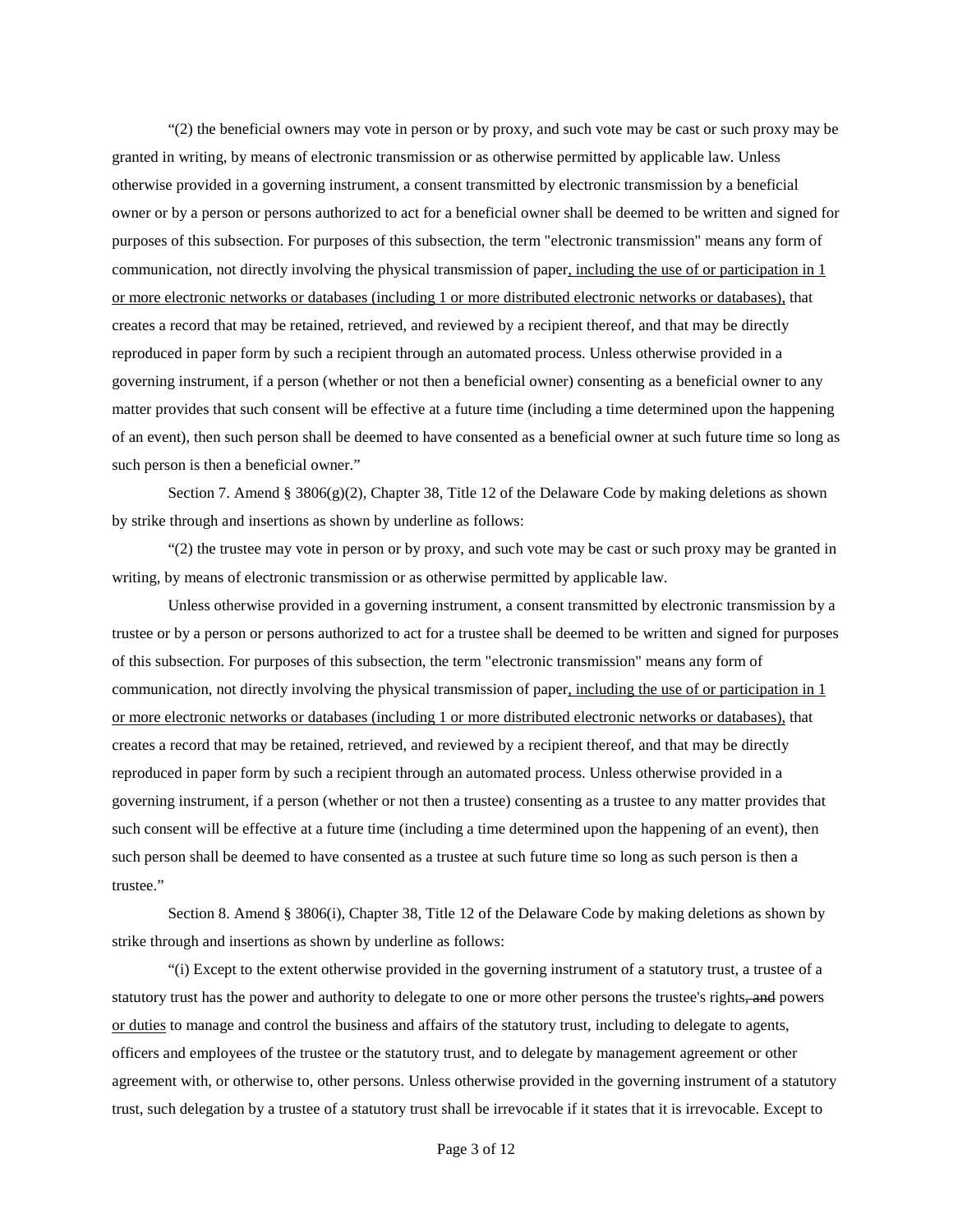the extent otherwise provided in the governing instrument of a statutory trust, such delegation by a trustee of a statutory trust shall not cause the trustee to cease to be a trustee of the statutory trust or cause the person to whom any such rights, and powers or duties have been delegated to be a trustee of the statutory trust."

Section 9. Amend § 3806(k), Chapter 38, Title 12 of the Delaware Code by making deletions as shown by strike through and insertions as shown by underline as follows:

"(k) A trustee, beneficial owner or an officer, employee, manager or other person designated in accordance with subsection (b) $(7)$  or (i) of the Section shall be fully protected in relying in good faith upon the records of the statutory trust and upon information, opinions, reports or statements presented by another trustee, beneficial owner or officer, employee, manager or other person designated in accordance with subsection (b)(7) or (i) of this Section, or by any other person as to matters the trustee, beneficial owner or officer, employee, manager or other person designated in accordance with subsection (b)(7) or (i) of this Section reasonably believes are within such other person's professional or expert competence, including information, opinions, reports or statements as to the value and amount of the assets, liabilities, profits or losses of the statutory trust, or the value and amount of assets or reserves or contracts, agreements or other undertakings that would be sufficient to pay claims and obligations, or any other facts pertinent to the existence and amount of assets from which distributions to beneficial owners or creditors might properly be paid."

Section 10. Amend § 3806, Chapter 38, Title 12 of the Delaware Code by making deletions as shown by strike through and insertions as shown by underline as follows:

"(m) Except to the extent otherwise provided in the governing instrument of a statutory trust, a trustee shall have no duties or liabilities with respect to the selection, supervision, removal, decisions or actions of, or to exercise or perform the rights, powers or duties of, an officer, employee, manager or other person acting pursuant to §3806(b)(7) or a delegate acting pursuant to §3806(i):

(i) to the extent such person is appointed, elected, engaged or made a delegate by an express provision of the governing instrument or another agreement contemplated thereby;

(ii) to the extent the trustee is required to appoint, elect or engage, or delegate to, such person by an express provision of the governing instrument or another agreement contemplated thereby and not pursuant to the discretionary authority of the trustee;

(iii) to the extent a trustee makes an irrevocable delegation pursuant to §3806(i) and pursuant to the discretionary authority of the trustee, except to exercise the standard of care required of the trustee under the governing instrument or this subchapter in making such decisions when selecting such person and when establishing the scope and terms of the delegation; or

(iv) in all other cases, except to exercise the standard of care required of the trustee under the governing instrument or this subchapter in making such decisions when selecting such person, when establishing the scope and terms of the delegation and when reviewing such person's actions in order to monitor such person's performance and compliance with the scope and terms of the delegation.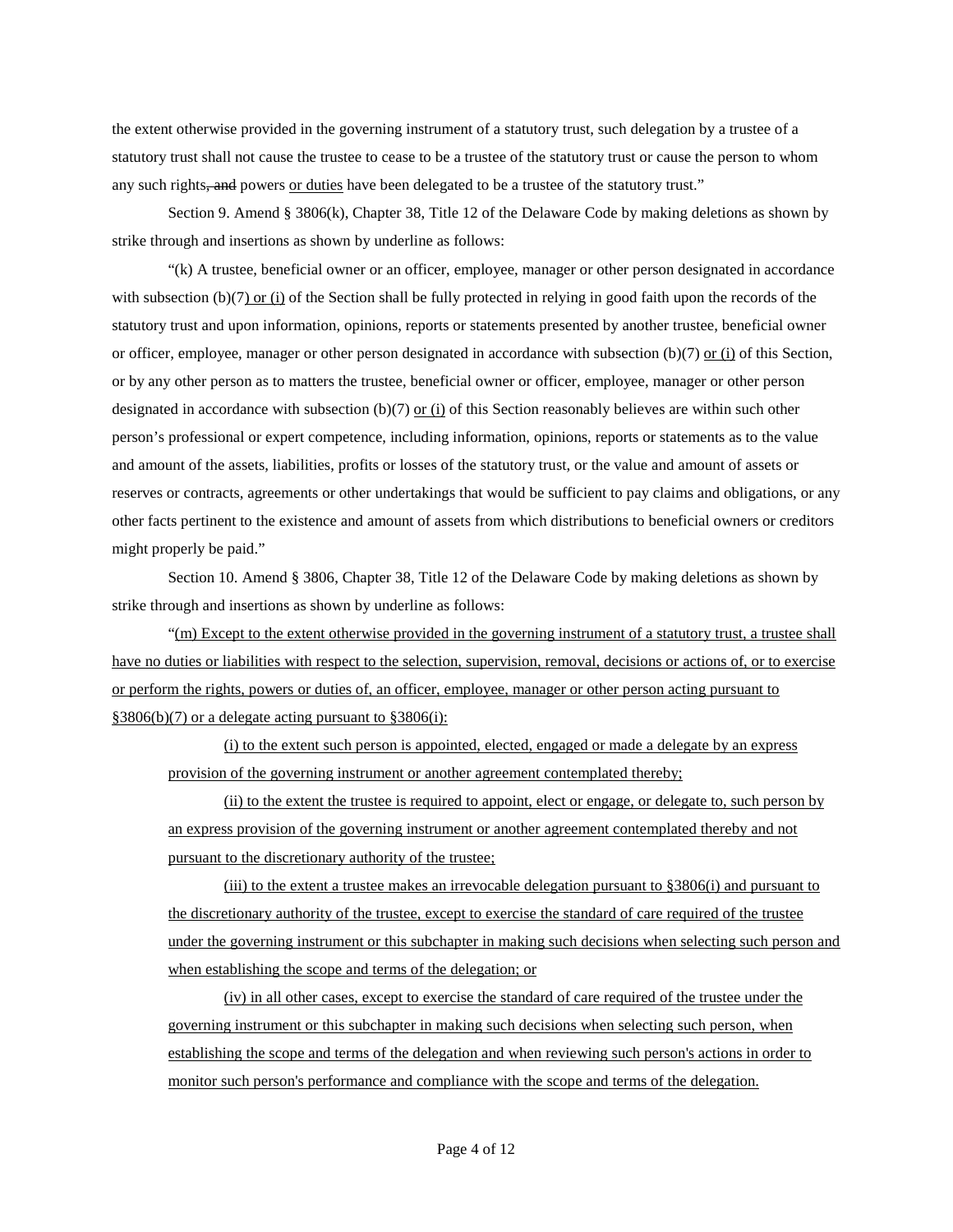(n) Any officer, employee, manager or other person acting pursuant to §3806(b)(7) or any delegate acting pursuant to §3806(i) shall comply with the scope and terms of the appointment, election, engagement or delegation and, except to the extent otherwise provided in the governing instrument of a statutory trust or the terms of such appointment, election, engagement or delegation, shall (i) exercise the rights, powers and duties subject to the standard of care required of the trustee under the governing instrument or this subchapter and (ii) be liable for failure to do so."

Section 11. Amend § 3808(c), Chapter 38, Title 12 of the Delaware Code by making deletions as shown by strike through and insertions as shown by underline as follows:

"(c) In the event that a statutory trust does not have perpetual existence, a statutory trust is dissolved and its affairs shall be wound up at the time or upon the happening of events specified in the governing instrument. If a governing instrument provides the manner in which a dissolution may be revoked, it may be revoked in that manner and, unless a governing instrument prohibits revocation of dissolution, then notwithstanding the happening of events specified in the governing instrument, the statutory trust shall not be dissolved and its affairs shall not be wound up if, prior to the filing of a certificate of cancellation as provided in § 3810 of this Chapter, the statutory trust is continued, effective as of the happening of such event,

 $(1)$  in the case of dissolution effected by the approval affirmative vote or written consent of the beneficial owners or other persons, pursuant to such approval affirmative vote or written consent (and the approval of any beneficial owners or other persons whose approval is required under the governing instrument to revoke a dissolution contemplated by this clause), and

(2) in the case of dissolution at the time or upon the happening of events specified in a governing instrument (other than a dissolution effected by the approval affirmative vote or written consent of the beneficial owners or other persons), pursuant to such approval affirmative vote or written consent that, pursuant to the terms of the governing instrument, is required to amend the provision of the governing instrument effecting such dissolution (and the approval of any beneficial owners or other persons whose approval is required under the governing instrument to revoke a dissolution contemplated by this clause). The provisions of this section shall not be construed to limit the accomplishment of a revocation of dissolution by other means permitted by law."

Section 12. Amend § 3808(g), Chapter 38, Title 12 of the Delaware Code by making deletions as shown by strike through and insertions as shown by underline as follows:

"(g) Upon dissolution of a series of a statutory trust established in accordance with § 3804(a), the persons who under the governing instrument of the statutory trust are responsible for winding up such series' affairs may, in the name of the statutory trust and for and on behalf of the statutory trust and such series, take all actions with respect to the series as are permitted under § 3808(d) and shall provide for the claims and obligations of the series and distribute the assets of the series as provided under § 3808(e). Any person, including any trustee, who under the governing instrument is responsible for winding up such series' affairs who has complied with § 3808(e) shall not be personally liable to the claimants of the dissolved series by reason of such person's actions in winding up the series."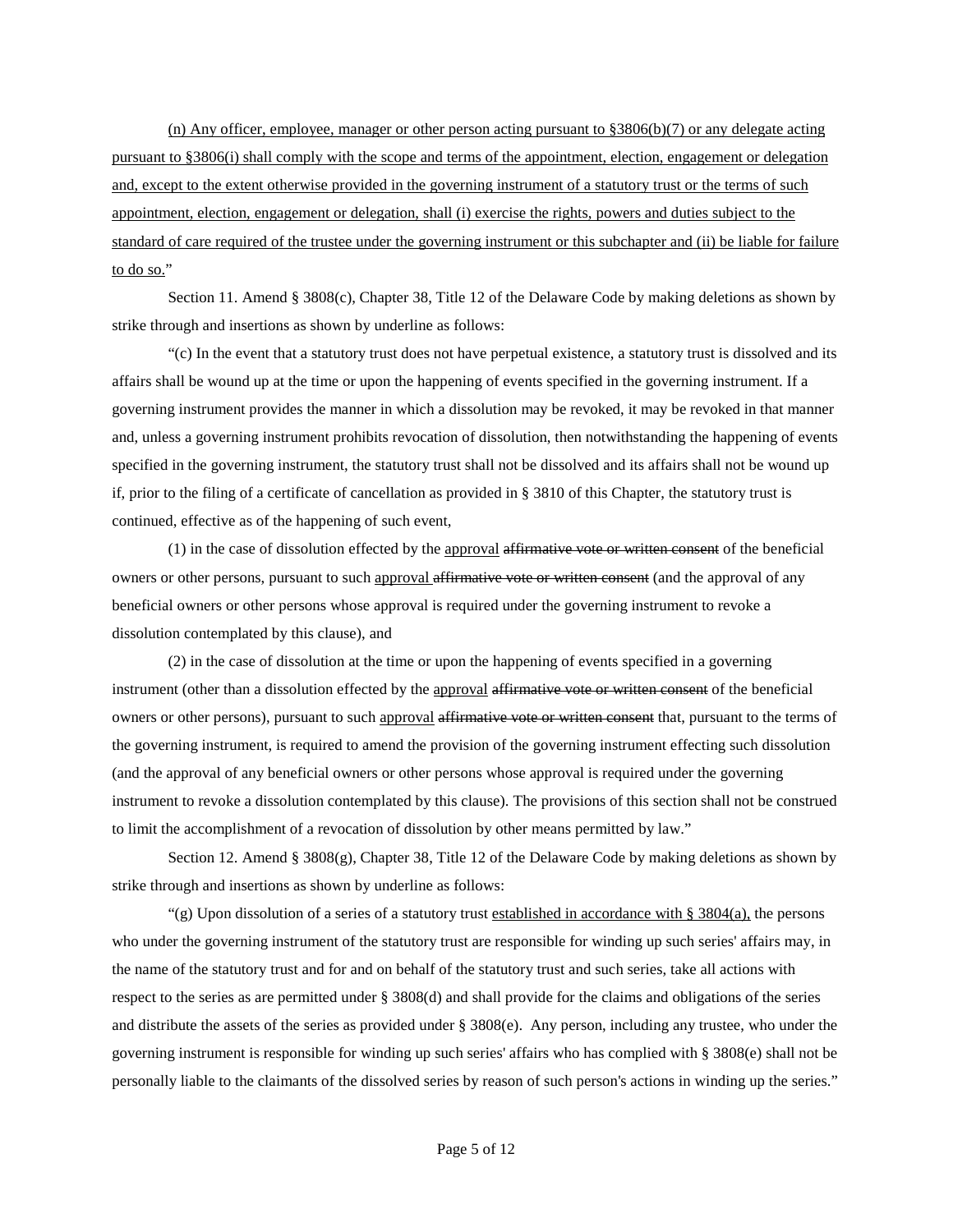Section 13. Amend § 3810(d), Chapter 38, Title 12 of the Delaware Code by making deletions as shown by strike through and insertions as shown by underline as follows:

"(d) A certificate of trust shall be cancelled upon the dissolution and the completion of winding up of a statutory trust, or upon the filing of a certificate of merger or consolidation if the statutory trust is not the surviving or resulting person entity in a merger or consolidation, or upon the future effective date or time of a certificate of merger or consolidation if the trust is not the surviving or resulting person entity in a merger or consolidation, or upon the filing of a certificate of transfer, or upon the future effective date or time of a certificate of transfer, or upon the filing of a certificate of conversion to non-Delaware other business entity or upon the future effective date or time of a certificate of conversion to non-Delaware entity. A certificate of cancellation shall be filed in the office of the Secretary of State and set forth:

(1) The name of the statutory trust;

(2) The date of filing of its certificate of trust;

(3) The future effective date or time (which shall be a date or time certain) of cancellation if it is not to be effective upon the filing of the certificate; and

(4) Any other information the trustee determines to include therein.

A certificate of cancellation that is filed in the office of the Secretary of State prior to the dissolution or the completion of winding up of a statutory trust may be corrected as an erroneously executed certificate of cancellation by filing with the office of the Secretary of State a certificate of correction of such certificate of cancellation in accordance with § 3810(e). The Secretary of State shall not issue a certificate of good standing with respect to a statutory trust if its certificate of trust is cancelled."

Section 14. Amend § 3812(f), Chapter 38, Title 12 of the Delaware Code by making deletions as shown by strike through and insertions as shown by underline as follows:

"(f) The fact that a certificate of trust is on file in the Office of the Secretary of State is notice that the person entity formed in connection with the filing of the certificate of trust is a statutory trust formed under the laws of the State of Delaware and is notice of all other facts set forth therein which are required to be set forth in a certificate of trust by §  $3810(a)(1)$  and (2) of this Title and is notice of the limitation on liability of a series of a statutory trust which is permitted to be set forth in a certificate of trust by § 3804(a) of this Title."

Section 15. Amend § 3814(a), Chapter 38, Title 12 of the Delaware Code by making deletions as shown by strike through and insertions as shown by underline as follows:

"(a) The name of each statutory trust as set forth in its certificate of trust must be such as to distinguish it upon the records of the office of the Secretary of State from the name of any corporation, partnership, limited partnership, statutory trust, limited liability company or registered series of a  $\Theta$  limited liability company reserved, registered, formed or organized under the laws of the State of Delaware or qualified to do business or registered as a foreign corporation, foreign partnership, foreign limited partnership, foreign statutory trust or foreign limited liability company in the State of Delaware;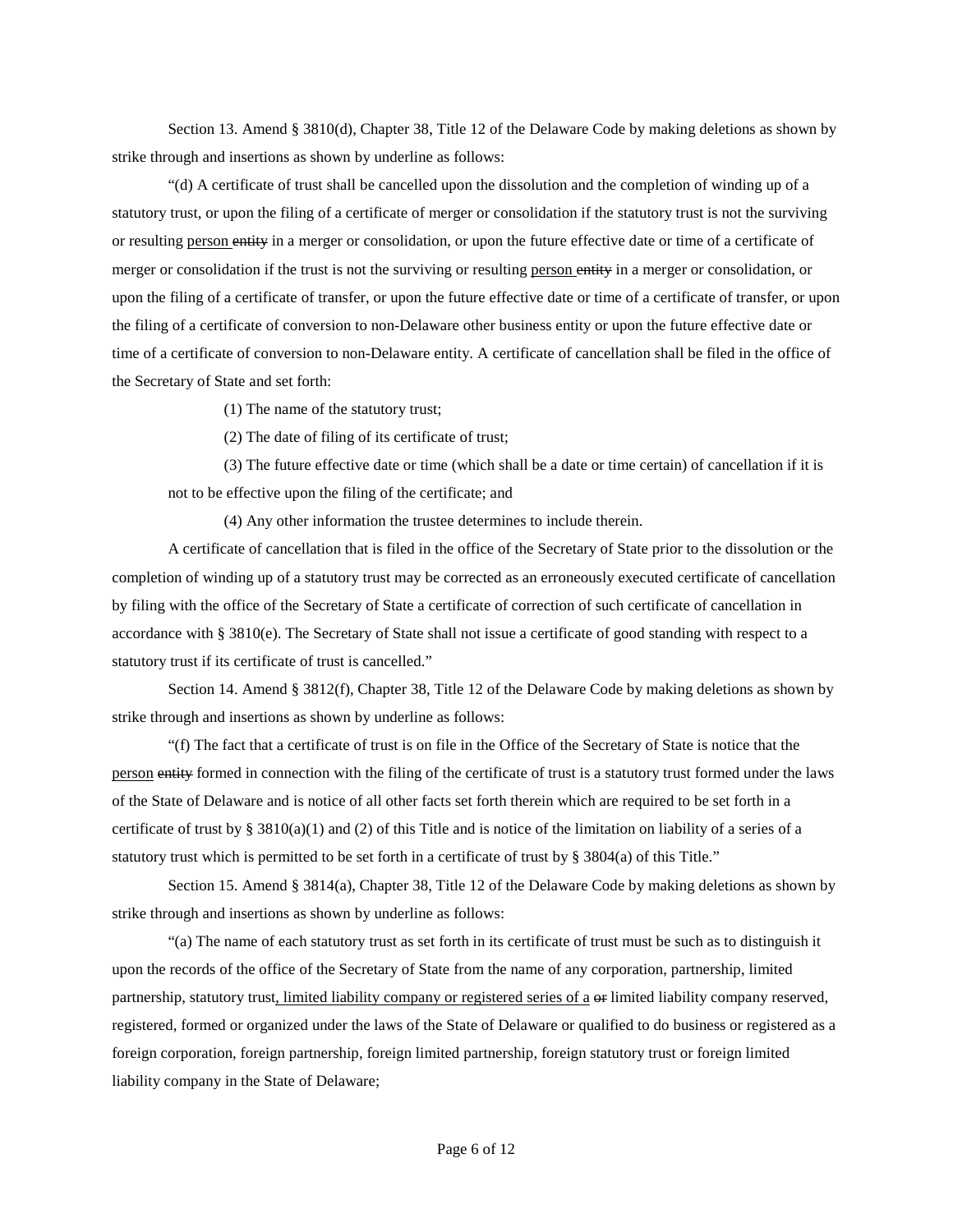provided, however, that a statutory trust may register under any name which is not such as to distinguish it upon the records of the office of the Secretary of State from the name of any domestic or foreign corporation, partnership, limited partnership, or foreign statutory trust or limited liability company or registered series of a limited liability company reserved, registered, formed or organized under the laws of the State of Delaware with the written consent of the other corporation, partnership, limited partnership, foreign statutory trust, limited liability company or registered series of a or limited liability company, which written consent shall be filed with the Secretary of State, provided further, that, if on July 31, 2011 a statutory trust is registered (with the consent of another statutory trust) under a name which is not such as to distinguish it upon the records in the office of the Secretary of State from the name on such records of such other domestic statutory trust, it shall not be necessary for any such statutory trust to amend its certificate of trust to comply with this subsection."

Section 16. Amend § 3815(b), Chapter 38, Title 12 of the Delaware Code by making deletions as shown by strike through and insertions as shown by underline as follows:

"(b) If a statutory trust is merging or consolidating under this section, the statutory trust or other business entity surviving or resulting in or from the merger or consolidation shall file a certificate of merger or consolidation in the office of the Secretary of State. The certificate of merger or consolidation shall state:

(1) The name, jurisdiction of formation or organization and type of person entity of each of the statutory trusts or other business entities which is to merge or consolidate;

(2) That an agreement of merger or consolidation has been approved and executed by each of the statutory trusts or other business entities which is to merge or consolidate;

(3) The name of the surviving or resulting statutory trust or other business entity;

(4) In the case of a merger in which a statutory trust is the surviving person entity, such amendments, if any, to the certificate of trust of the surviving statutory trust to change its name, registered office or registered agent as are desired to be effected by the merger;

(5) The future effective date or time (which shall be a date or time certain) of the merger or consolidation if it is not to be effective upon the filing of the certificate of merger or consolidation;

(6) That the executed agreement of merger or consolidation is on file at the principal place of business of the surviving or resulting statutory trust or other business entity, and shall state the address thereof;

(7) That a copy of the agreement of merger or consolidation will be furnished by the surviving or resulting statutory trust or other business entity, on request and without cost, to any beneficial owner of any statutory trust or any person holding an interest in any other business entity which is to merge or consolidate; and

(8) If the surviving or resulting person entity is not a statutory trust or other business entity formed or organized or existing under the laws of the State of Delaware, a statement that such surviving or resulting other business entity agrees that it may be served with process in the State in any action, suit or proceeding for the enforcement of any obligation of any statutory trust which is to merge or consolidate,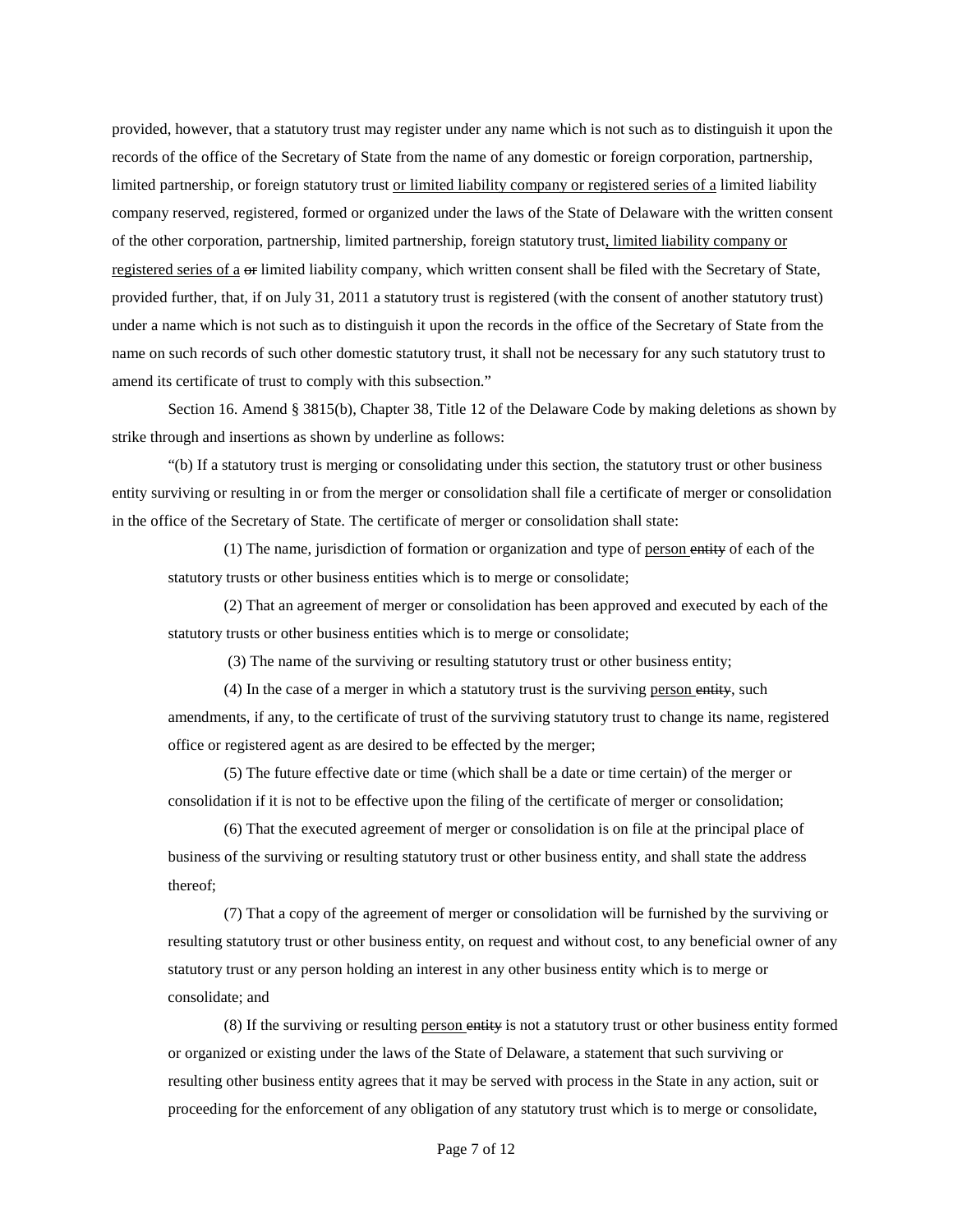irrevocably appointing the Secretary of State as its agent to accept service of process in any such action, suit or proceeding and specifying the address to which a copy of such process shall be mailed to it by the Secretary of State. Process may be served upon the Secretary of State under this subsection by means of electronic transmission but only as prescribed by the Secretary of State. The Secretary of State is authorized to issue such rules and regulations with respect to such service as the Secretary of State deems necessary or appropriate. In the event of service hereunder upon the Secretary of State, the plaintiff in any such action, suit or proceeding shall furnish the Secretary of State with the address specified in the certificate of merger or consolidation provided for in this section and any other address which the plaintiff may elect to furnish, together with copies of such process as required by the Secretary of State, and the Secretary of State shall notify such surviving or resulting other business entity thereof at all such addresses furnished by the plaintiff by letter. Such letter shall be sent by a mail or courier service that includes a record of mailing or deposit with the courier and a record of delivery evidenced by the signature of the recipient. Such letter shall enclose a copy of the process and any other papers served upon the Secretary of State. It shall be the duty of the plaintiff in the event of such service to serve process and any other papers in duplicate, to notify the Secretary of State that service is being made pursuant to this subsection, and to pay the Secretary of State the sum of \$50 for use of the State of Delaware, which sum shall be taxed as part of the costs in the proceeding, if the plaintiff shall prevail therein. The Secretary of State shall maintain an alphabetical record of any such process setting forth the name of the plaintiff and defendant, the title, docket number and nature of the proceedings in which process has been served upon him, the return date thereof, and the day and hour when the service was made. The Secretary of State shall not be required to retain such information for a period longer than 5 years from his receipt of the service of process."

Section 17. Amend § 3815(e), Chapter 38, Title 12 of the Delaware Code by making deletions as shown by strike through and insertions as shown by underline as follows:

"(e) A certificate of merger or consolidation shall act as a certificate of cancellation for a statutory trust which is not the surviving or resulting person entity in the merger or consolidation. A certificate of merger that sets forth any amendment in accordance with subsection (b)(4) of this Section shall be deemed to be an amendment to the certificate of trust of the statutory trust, and the statutory trust shall not be required to take any further action to amend its certificate of trust under § 3810 of this Chapter with respect to such amendments set forth in the certificate of merger. Whenever this Section requires the filing of a certificate of merger or consolidation, such requirement shall be deemed satisfied by the filing of an agreement of merger or consolidation containing the information required by this Section to be set forth in the certificate of merger or consolidation."

Section 18. Amend § 3815(g), Chapter 38, Title 12 of the Delaware Code by making deletions as shown by strike through and insertions as shown by underline as follows:

"(g)When any merger or consolidation shall have become effective under this section, for all purposes of the laws of the State of Delaware, all of the rights, privileges and powers of each of the statutory trusts and other business entities that have merged or consolidated, and all property, real, personal and mixed, and all debts due to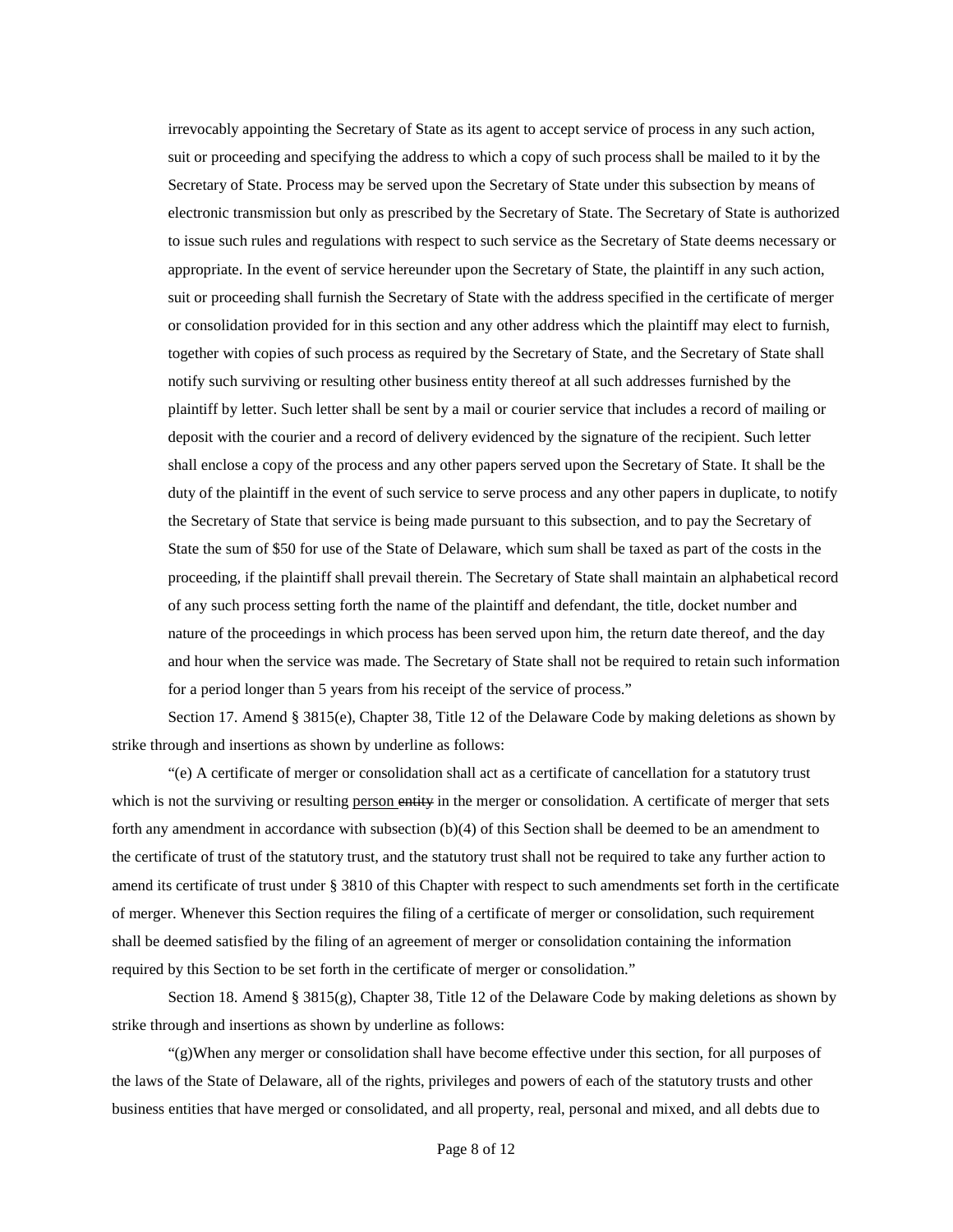any of said statutory trusts and other business entities, as well as all other things and causes of action belonging to each of such statutory trusts and other business entities, shall be vested in the surviving or resulting statutory trust or other business entity, and shall thereafter be the property of the surviving or resulting statutory trust or other business entity as they were of each of the statutory trusts and other business entities that have merged or consolidated, and the title to any real property vested by deed or otherwise, under the laws of the State of Delaware, in any of such statutory trusts and other business entities, shall not revert or be in any way impaired by reason of this chapter; but all rights of creditors and all liens upon any property of any of said statutory trusts and other business entities shall be preserved unimpaired, and all debts, liabilities and duties of each of the said statutory trusts and other business entities that have merged or consolidated shall thenceforth attach to the surviving or resulting statutory trust or other business entity, and may be enforced against it to the same extent as if said debts, liabilities and duties had been incurred or contracted by it. Unless otherwise agreed, a merger or consolidation of a statutory trust, including a statutory trust which is not the surviving or resulting person entity in the merger or consolidation, shall not require such statutory trust to wind up its affairs under Section 3808(d) of this title or pay any of its liabilities and distribute its assets under Section 3808(e) of this title, and the merger or consolidation shall not constitute the dissolution of such statutory trust."

Section 19. Amend § 3819(d), Chapter 38, Title 12 of the Delaware Code by making deletions as shown by strike through and insertions as shown by underline as follows:

"(d) A statutory trust may maintain its records in other than a written form, including on, by means of, or in the form of any information storage device, method, or 1 or more electronic networks or databases (including 1 or more distributed electronic networks or databases), if such form is capable of conversion into a written form within a reasonable time."

Section 20. Amend § 3820(f), Chapter 38, Title 12 of the Delaware Code by making deletions as shown by strike through and insertions as shown by underline as follows:

"(f) Unless otherwise agreed, for all purposes of the laws of the State of Delaware, the converting other business entity shall not be required to wind up its affairs or pay its liabilities and distribute its assets, and the conversion shall not be deemed to constitute a dissolution of such other business entity and shall constitute a continuation of the existence of the converting other business entity in the form of a statutory trust. When the other business entity has been converted to a statutory trust pursuant to this section, the statutory trust shall, for all purposes of the laws of the State of Delaware, be deemed to be the same person entity as the converting other business entity."

Section 21. Amend § 3821(d), Chapter 38, Title 12 of the Delaware Code by making deletions as shown by strike through and insertions as shown by underline as follows:

"(d) In connection with a conversion of a statutory trust to an other business entity pursuant to this Section, rights or securities of, or interests in, the statutory trust which is to be converted may be exchanged for or converted into cash, property, rights or securities of, or interests in, the other business entity into which the statutory trust is being converted or, in addition to or in lieu thereof, may be exchanged for or converted into cash, property, rights or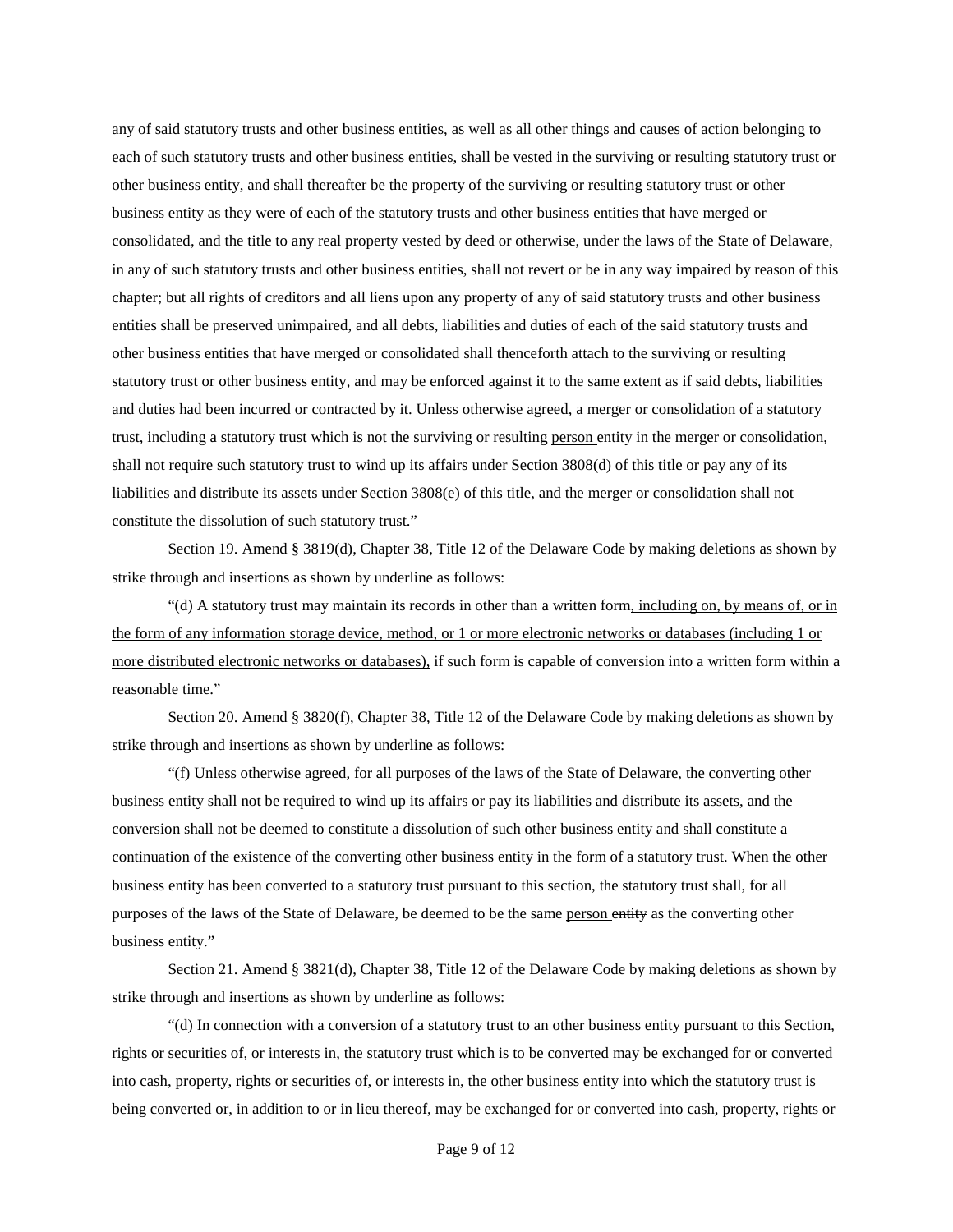securities of, or interests in, another statutory trust or any other business entity, may remain outstanding or may be cancelled."

Section 22. Amend § 3821(h), Chapter 38, Title 12 of the Delaware Code by making deletions as shown by strike through and insertions as shown by underline as follows:

"(h) When a statutory trust has been converted to an other business entity pursuant to this Section, the other business entity shall, for all purposes of the laws of the State of Delaware, be deemed to be the same person entity as the statutory trust. When any conversion becomes effective under this Section, for all purposes of the laws of the State of Delaware, all of the rights, privileges and powers of the statutory trust that has converted, and all property, real, personal and mixed, and all debts due to such statutory trust, as well as all other things and causes of action belonging to such statutory trust, shall remain vested in the other business entity to which such statutory trust has converted and shall be the property of such other business entity, and the title to any real property vested by deed or otherwise in such statutory trust shall not revert or be in any way impaired by reason of this Chapter; but all rights of creditors and all liens upon any property of such statutory trust shall be preserved unimpaired, and all debts, liabilities and duties of the statutory trust that has converted shall remain attached to the other business entity to which such statutory trust has converted, and may be enforced against it to the same extent as if said debts, liabilities and duties had originally been incurred or contracted by it in its capacity as such other business entity. The rights, privileges, powers and interests in property of the statutory trust that has converted, as well as the debts, liabilities and duties of such statutory trust, shall not be deemed, as a consequence of the conversion, to have been transferred to the other business entity to which such statutory trust has converted for any purpose of the laws of the State of Delaware."

Section 23. Amend § 3822(i), Chapter 38, Title 12 of the Delaware Code by making deletions as shown by strike through and insertions as shown by underline as follows:

"(i) When a non-United States entity has become domesticated as a statutory trust pursuant to this Section, the statutory trust shall, for all purposes of the laws of the State of Delaware, be deemed to be the same person entity as the domesticating non-United States entity. Unless otherwise agreed, for all purposes of the laws of the State of Delaware, the domesticating non-United States entity shall not be required to wind up its affairs or pay its liabilities and distribute its assets, and the domestication shall not be deemed to constitute a dissolution of such non-United States entity and shall constitute a continuation of the existence of the domesticating non-United States entity in the form of a domestic statutory trust. If, following domestication, a non-United States entity that has become domesticated as a statutory trust continues its existence in the foreign country or other foreign jurisdiction in which it was existing immediately prior to domestication, the statutory trust and such non-United States entity shall, for all purposes of the laws of the State of Delaware, constitute a single person entity formed, incorporated, created or otherwise having come into being, as applicable, and existing under the laws of the State of Delaware and the laws of such foreign country or other foreign jurisdiction."

Section 24. Amend § 3822(j), Chapter 38, Title 12 of the Delaware Code by making deletions as shown by strike through and insertions as shown by underline as follows: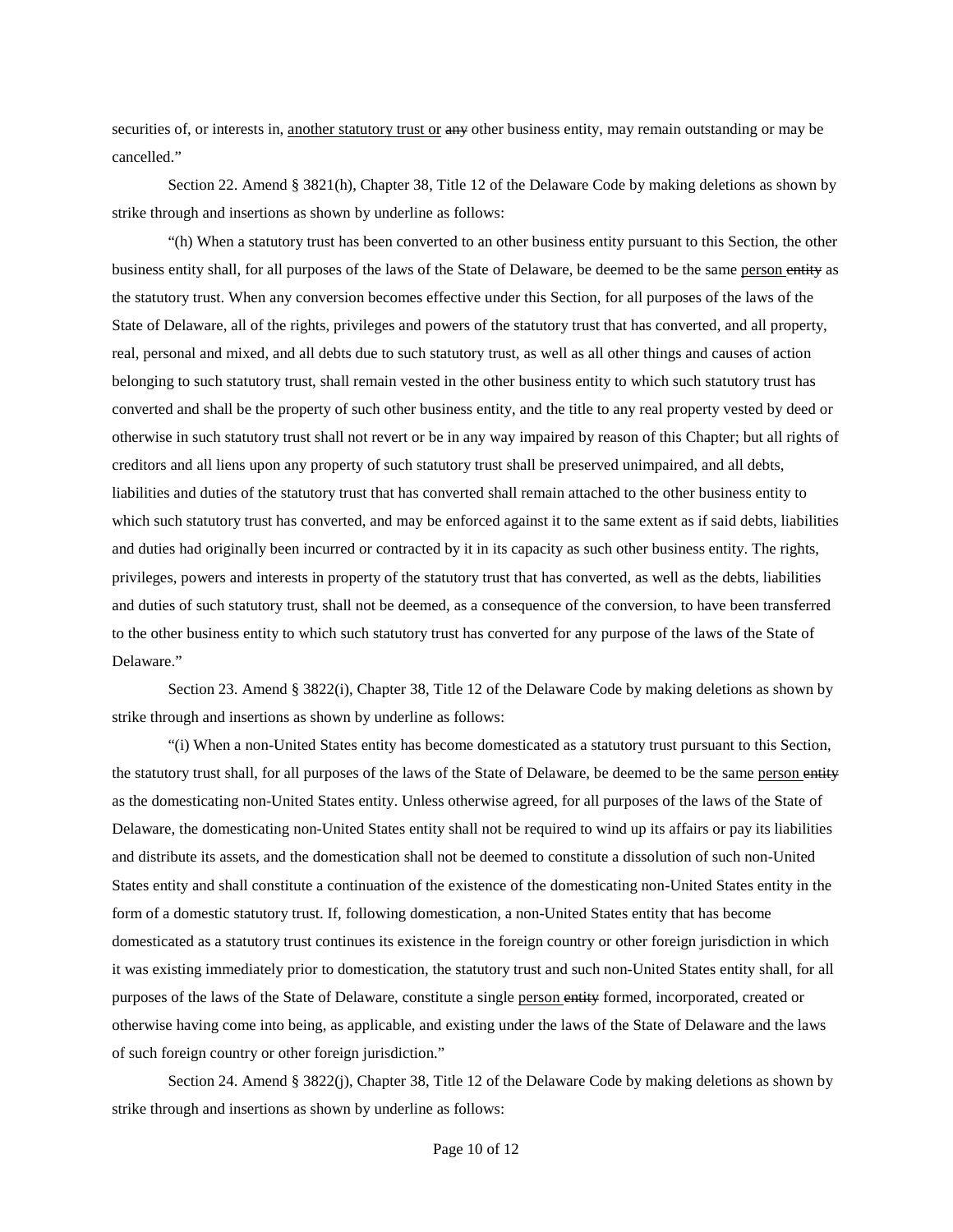"(j) In connection with a domestication hereunder, rights or securities of, or interests in, the non-United States entity that is to be domesticated as a domestic statutory trust may be exchanged for or converted into cash, property, rights or securities of, or interests in, such domestic statutory trust or, in addition to or in lieu thereof, may be exchanged for or converted into cash, property, rights or securities of, or interests in, another domestic statutory trust or other person entity, may remain outstanding or may be cancelled."

Section 25. Amend § 3823(e), Chapter 38, Title 12 of the Delaware Code by making deletions as shown by strike through and insertions as shown by underline as follows:

"(e) If a statutory trust files a certificate of transfer and continuance, after the time the certificate of transfer and continuance becomes effective, the statutory trust shall continue to exist as a statutory trust of the State of Delaware, and the laws of the State of Delaware, including the provisions of this Chapter, shall apply to the statutory trust, to the same extent as prior to such time. So long as a statutory trust continues to exist as a statutory trust of the State of Delaware following the filing of a certificate of transfer and continuance, the continuing statutory trust and the other business entity formed, incorporated, created or that otherwise came into being as a consequence of the transfer of the statutory trust to, or its domestication in, a foreign country or other foreign jurisdiction shall, for all purposes of the laws of the State of Delaware, constitute a single person entity formed, incorporated, created or otherwise having come into being, as applicable, and existing under the laws of the State of Delaware and the laws of such foreign country or other foreign jurisdiction."

Section 26. Amend § 3823(f), Chapter 38, Title 12 of the Delaware Code by making deletions as shown by strike through and insertions as shown by underline as follows:

"(f) In connection with a transfer or domestication of a statutory trust to or in another jurisdiction pursuant to subsection (a) of this Section, rights or securities of, or interests in, such statutory trust may be exchanged for or converted into cash, property, rights or securities of, or interests in, the other business entity in which the statutory trust will exist in such other jurisdiction as a consequence of the transfer or domestication or, in addition to or in lieu thereof, may be exchanged for or converted into cash, property, rights or securities of, or interests in, any other person business entity, may remain outstanding or may be cancelled."

Section 27. Amend § 3823(g), Chapter 38, Title 12 of the Delaware Code by making deletions as shown by strike through and insertions as shown by underline as follows:

"(g) When a statutory trust has transferred or domesticated out of the State of Delaware pursuant to this Section, the transferred or domesticated other business entity shall, for all purposes of the laws of the State of Delaware, be deemed to be the same person entity as the statutory trust. When any transfer or domestication of a statutory trust out of the State of Delaware shall have become effective under this Section, for all purposes of the laws of the State of Delaware, all of the rights, privileges and powers of the statutory trust that has transferred or domesticated, and all property, real, personal and mixed, and all debts due to such statutory trust, as well as all other things and causes of action belonging to such statutory trust, shall remain vested in the transferred or domesticated other business entity and shall be the property of such transferred or domesticated other business entity, and the title to any real property vested by deed or otherwise in such statutory trust shall not revert or be in any way impaired by